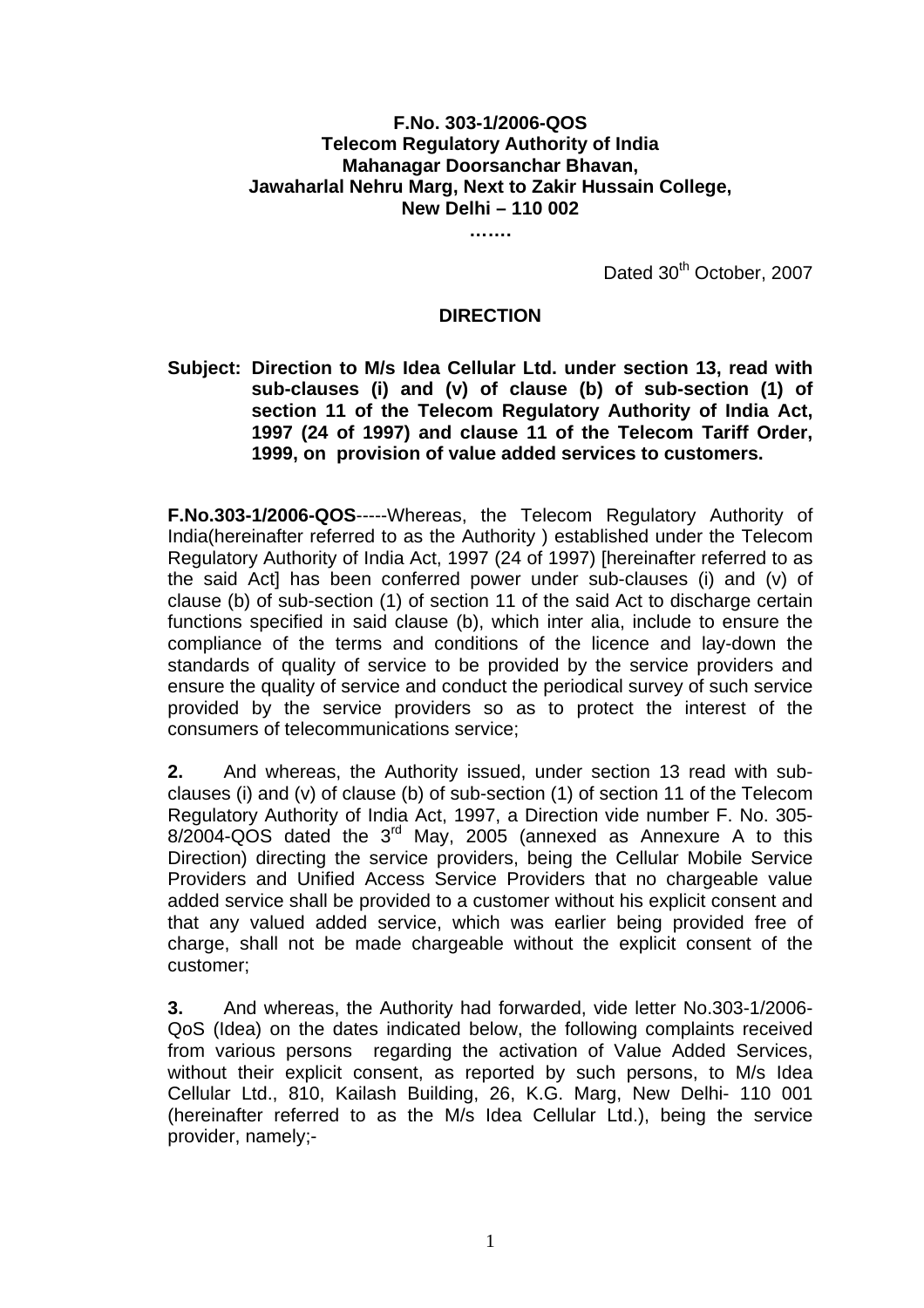| <b>Serial</b> | Name<br>0f<br>the         | Telephone  | <b>of</b><br>Date | Date<br>οf |
|---------------|---------------------------|------------|-------------------|------------|
| <b>Number</b> | complainant               | number     | forwarding        | reminders  |
|               |                           |            | letter to the     |            |
|               |                           |            | M/s.<br>Idea      |            |
|               |                           |            | Cellular Ltd,     |            |
|               |                           |            | Service           |            |
|               |                           |            | Provider<br>by    |            |
|               |                           |            | the               |            |
|               |                           |            | Authority         |            |
| 1.            | Ms. Punam Behari          | 9891638408 | 08.08.06          | 21.09.06,  |
|               |                           |            |                   | 17.10.06,  |
|               |                           |            |                   | 13.11.06   |
| 2.            | <b>Priyabrat Tripathy</b> | 9891128919 | 21.09.06          | 17.10.06,  |
|               |                           |            |                   | 13.11.06   |
| 3.            | Vasireddy                 | 9848637791 | 21.09.06          | 17.10.06,  |
|               | <b>Chander Sekhar</b>     |            |                   | 13.11.06   |
| 4.            | Y.K. Sharma               | 9891537720 | 06.10.06          | 13.11.06   |

**4.** And whereas, M/s Idea Cellular Ltd. failed to respond to the complaints forwarded to them as mentioned in the preceding paragraph and the Authority had, in the mean time received another complaint from Ms. Punam Behari, 26, Miranda House, Teachers Flats, Chhatra Marg, Delhi-110007 enclosing therewith a copy of a reply of the M/s Idea Cellular Ltd., being the service provider, dated the 24<sup>th</sup> November, 2006 received by the said Ms. Punam Behari from the M/s Idea Cellular Ltd. and, accordingly, the Authority issued a Show Cause Notice vide No. 303-1/2006-QOS(Idea) dated the  $17<sup>th</sup>$  January, 2007 requiring the M/s Idea Cellular Ltd. to submit, within ten days from the date of issue of the said Show Cause Notice, to the Telecom Regulatory Authority of India, -----

- (i) the circumstances under which the deduction of rupees thirty for once and rupees seven per day on account of Value Added Service, was made from the pre-paid Mobile connection number 9891638408 belonging to Ms. Punam Behari, without her explicit consent as alleged by her in her complaint; and
- (ii) the circumstances under which M/s Idea Cellular Ltd. failed to respond to the Telecom Regulatory Authority of India's letters requiring effective redressal to the complaints of the customers mentioned in paragraph 3 above; and
- (iii) as to why, acquiescence by M/s. Idea Cellular Ltd., service provider on the complaints referred to in the paragraph 3 above should not be taken as violation of direction on Value Added Services referred to in paragraph 2 above;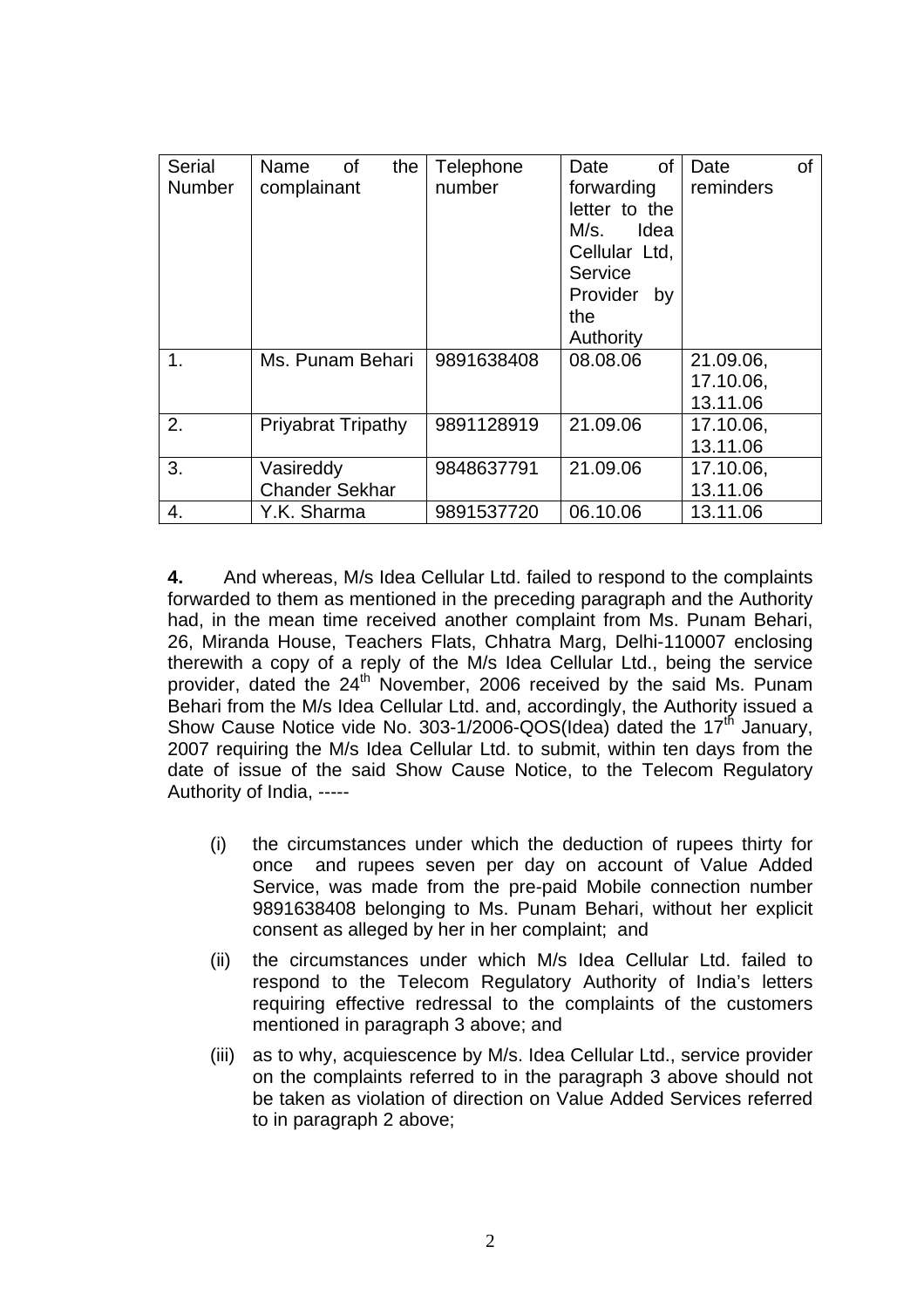**5**. And whereas, M/s Idea Cellular Ltd., in response to the show cause notice dated the  $17<sup>th</sup>$  January, 2007, as referred to in the preceding paragraph, informed the Authority, vide their reply dated the  $30<sup>th</sup>$  January, 2007, *inter alia*, that in all the four cases, the customers had provided their consent first and later changed their minds;

**6**. And whereas, in their said response dated the 30<sup>th</sup> January, 2007, as referred to in the preceding paragraph 5, ------

- (a) the M/s Idea Cellular Ltd. has further stated that in the case of one of the complainants, namely, Ms. Punam Behari, the M/s Idea Cellular had sent to the subscriber, an SMS stating that "Validity will be extended by 1 day & Rs 7 will be deducted, the day you enter in grace. If not interested, send NO to 5903. To know more send AUTO to 6543"; and
- (b) in the other three cases, the M/s Idea Cellular Ltd., being the service provider, has not produced any evidence to show that the customers had given their explicit consent for subscribing to the ring tone services offered to them by M/s Idea Cellular Ltd through telecalling;

**7.** And whereas, the Authority had forwarded two more complaints from consumers regarding the provision of Value Added Services, without their explicit consent, as reported by such persons, to the M/s Idea Cellular Ltd. vide its letters dated the  $20<sup>th</sup>$  December, 2006 and the 01<sup>st</sup> March, 2007 and M/s Idea Cellular Ltd. has failed to respond to the said complaints;

**8**. And whereas, upon consideration of the contents of all the complaints and the explanation offered by the M/s Idea Cellular Ltd. in response to the show cause notice dated the  $17<sup>th</sup>$  January, 2007 as referred to in the preceding paragraph 4, the Authority is of the view that -----

- (a) the said M/s Idea Cellular Ltd. has failed to submit any evidence to substantiate their claim of having obtained the consent of the customers for activation of value added services as stated in their response to the show cause notice dated the  $17<sup>th</sup>$  January, 2007 as referred to in the preceding paragraphs 4 and 5;
- (b) even the text of the single SMS which has been quoted in the response of the M/s Idea Cellular Ltd. dated the  $30<sup>th</sup>$  January, 2007 (in response to the show cause notice dated the  $17<sup>th</sup>$  January, 2007), indicates about only validity being extended by one day and rupees seven being deducted and does not indicate about the consent taken from the consumer for provision of any value added service;
- (c) in the absence of satisfactory evidence of the offer made to the consumer through tele-calling and the consent obtained from the consumer, it cannot be concluded that the value added service was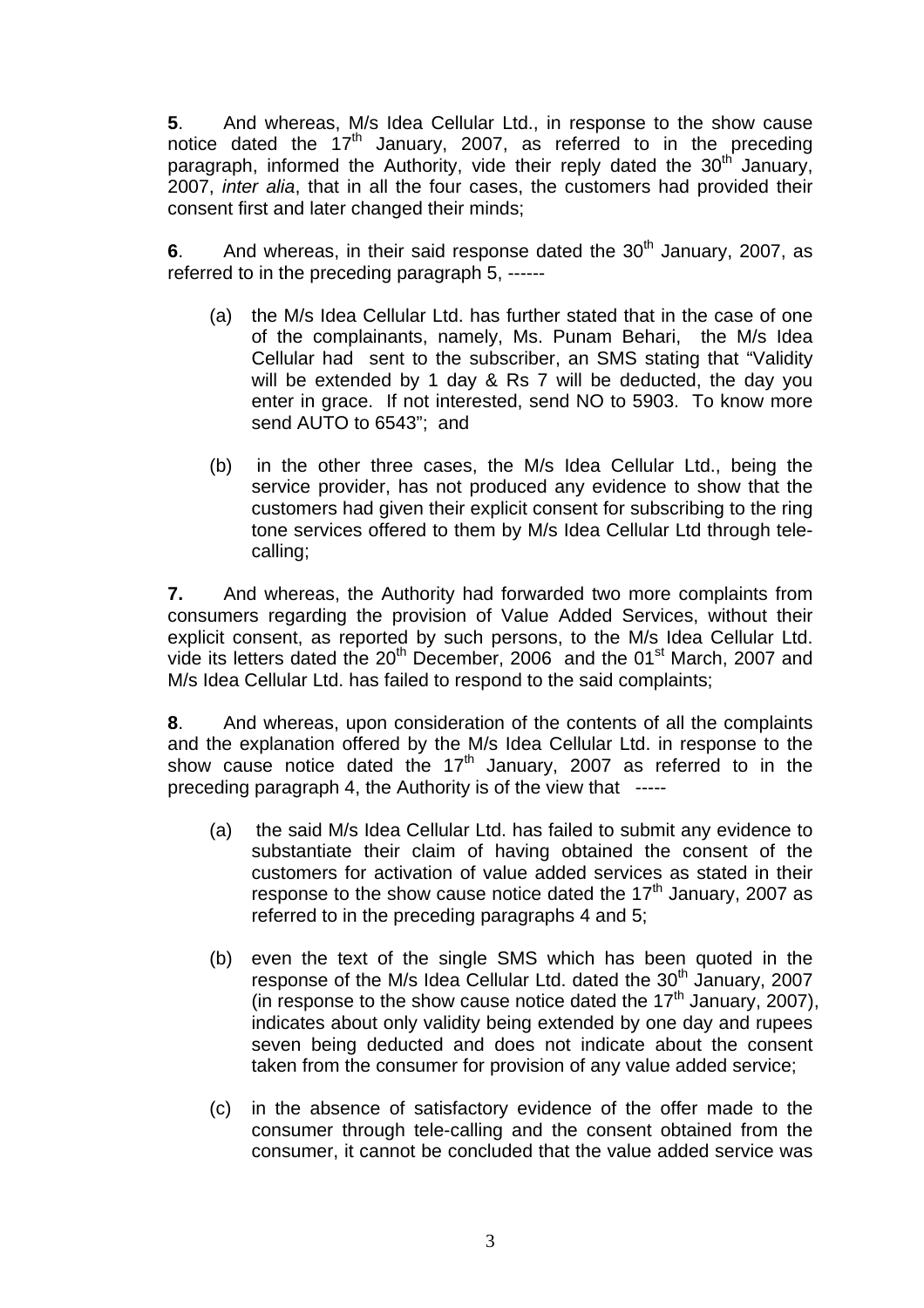provided with the explicit consent of the consumers, particularly when the consumers have denied having given any such explicit consent;

**9**. And whereas, the report of the Audit of the Metering and Billing System of M/s Idea Cellular Ltd. for Andhra Pradesh for the year 2006-07 submitted to the Authority by M/s Idea Cellular Ltd. in accordance with the Quality of Service (Code of Practice for Metering and Billing Accuracy) Regulation 2006 (5 of 2006) contains the certain observations by the auditor who conducted the audit but M/s Idea Cellular Ltd. have neither furnished any comments on the said observations made by the auditor nor indicated any time frame for compliance of the said observations in the relevant column of the said audit report, and such observations of the auditor, *inter alia*, are as under:-

"Many instances of complaints have been observed where subscribers have been activated and charged for dialer tones without their express consent. Waivers/Adjustments have been given in cases where customers have complained. However, no action has been taken to address all affected customers who have not complained. Ring Back Tone & VAS Related Complaints constitute 35.86% (2254 out of 6285) of total complaints in January 2007 and is also the highest category of complaints in all three months of November, December & January 07. Activation of Dialer Tones without express consent of customers is not in consonance with TRAI's direction dated 03.05.2005 and 12.9.2005 on Value Added Services";

**10**. And whereas, the report of the Audit of the Metering and Billing System of M/s Idea Cellular Ltd. for its Gujarat circle for the year 2006-07 submitted to the Authority by M/s Idea Cellular Ltd. in accordance with the Quality of Service (Code of Practice for Metering and Billing Accuracy) Regulation 2006 (5 of 2006) also records that there are many instances of complaints wherein subscribers have been charged for value added services (like Cricket Pack, Dialer Tones) activated without the express consent of the consumers;

**11.** And whereas, the Authority continues to receive complaints from consumers alleging that M/s Idea Cellular Ltd., being the service provider, had charged for value added services activated without the explicit consent of such consumers;

**12**. Now, therefore, in exercise of the powers conferred upon it under section 13, read with sub-clauses (i) and (v) of clause (b) of sub-section (1) of section 11 of the Telecom Regulatory Authority of India Act, 1997 (24 of 1997) and clause 11 of the Telecommunication Tariff Order 1999, and for the reasons mentioned in the preceding paragraphs 3 to 11, and to ensure compliance of terms and conditions of licence and to protect the interest of consumers, the Telecom Regulatory Authority of India hereby, without prejudice to its Order No.F.No.303-1/2006-QOS( $\overline{1}$ dea) dated the 30<sup>th</sup> October,  $2007$  and the Show Cause Notice No.F.No.303-1/2006 dated the 30<sup>th</sup>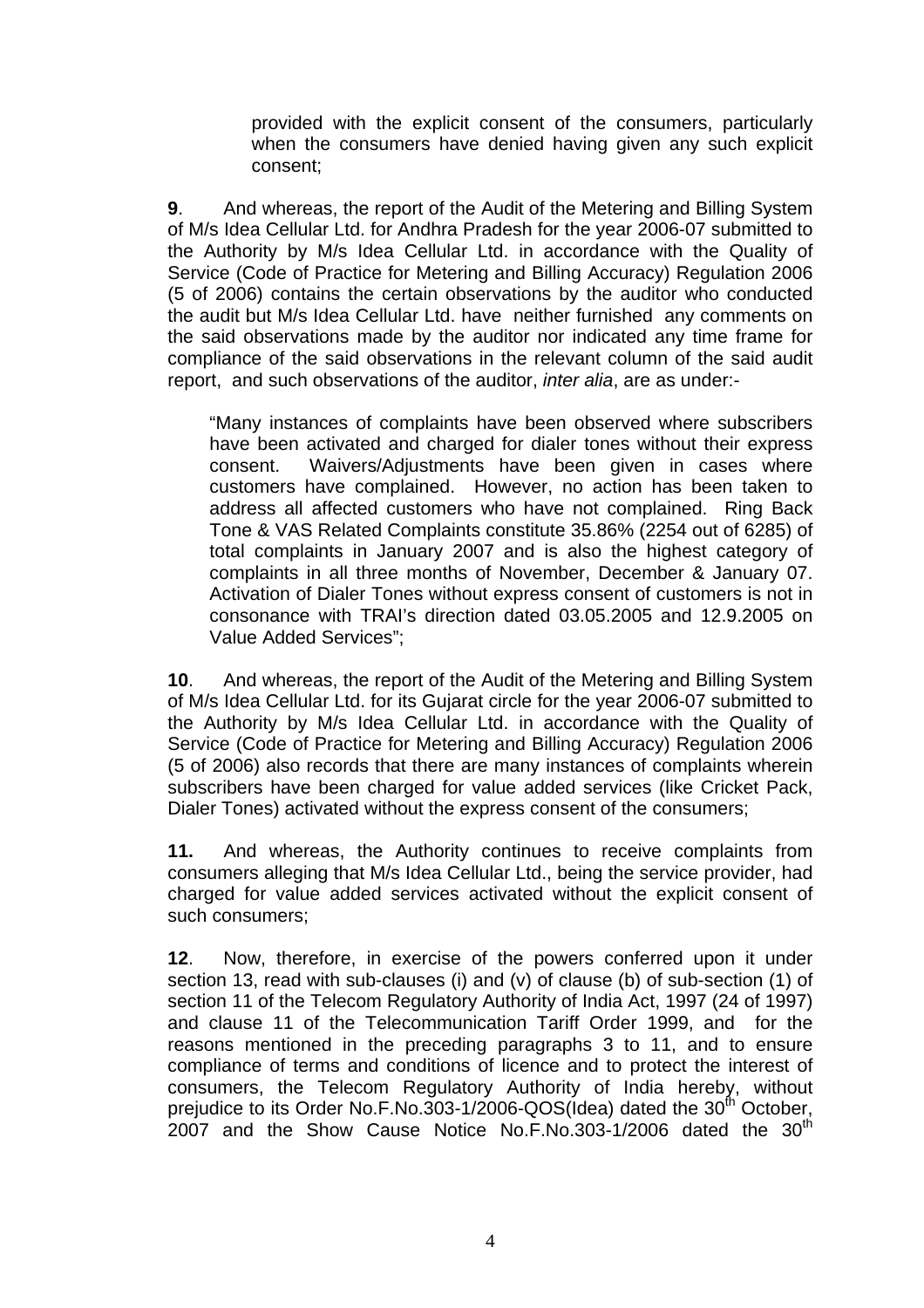October, 2007, directs that M/s Idea Cellular Ltd., being the service provider, shall, -----

(a) refund to all consumers, within fifteen days from the date of issue of this Direction, the charges levied by the M/s Idea Cellular Ltd. for value added services marketed through tele-calling, in all cases where the subscribers denied or disputed having given their consent for activation of such value added services or for continuation of such services which were initially offered free of charge;

(b) keep the entire amount charged from such customers referred to in sub-paragraph (a) above but which could not be refunded within fifteen days from the date of issue of this Direction, for any reason, to such customers, in a separate bank account and intimate to the Authority the name and address of the bank in which such amount has been kept;

(c) not utilize the amount, as referred to in sub-paragraph (b) above, for any purpose other than refunding the same to such customers, until further directions by the Authority.

> (M.C. Chaube) Advisor(QOS)

To

M/s Idea Cellular Ltd., 810, Kailash Building, 26, K.G. Marg, New Delhi – 110 001.